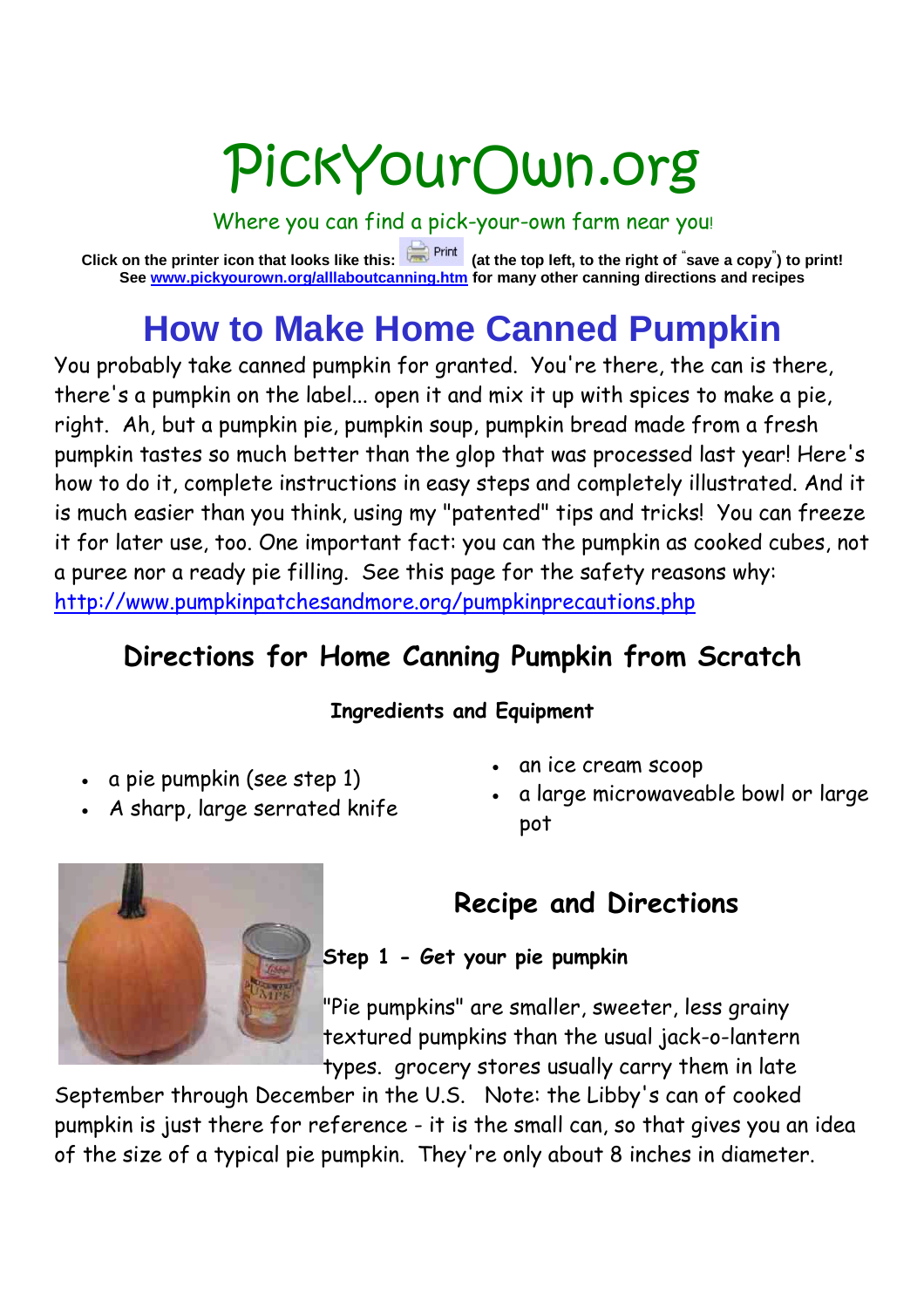Just like selecting any squash, look for one that is firm, no bruises or soft spots, and a good orange color. Pumpkins and squash should have a hard rind and stringless, mature pulp of ideal quality for cooking fresh.

Yield: Pie pumpkins are small, usually only 6 inches in diameter. You can usually obtain about 2 or 3 cups or puree per pumpkin. An average of 16 pounds of raw pumpkin is needed per canner load of 7 quarts. Or an average of 10 pounds per canner load of 9 pint jars. This works out to an average of  $2\frac{1}{4}$  pounds per quart.

#### **Step 2 - Prepare the pumpkin for cooking**

Wash the exterior of the pumpkin in cool or warm water, no soap.

Cut the pumpkin in half. A serrated knife and a sawing motion works best - a smooth knife is more likely to slip and hurt you!



#### **Step 3 - Scoop out the seeds...**



And scrape the insides. You want to get out that stringy, dangly stuff that coats the inside surface. I find a heavy ice cream scoop works great for this.

Note: SAVE THE SEEDS:

The seeds can be used either to plant pumpkins next year, or roasted to eat this year! Place them in a bowl of water and rub them between your hands. then pick out the orange buts (throw that away) and drain off the water. Spread them out on a clean towel or paper towel to dry and they're ready to

save for next year's planting or roast. **Click here for roasting instructions!** (opens in a new window)

#### **Step 4 - Cooking the pumpkin**

**All images and text Copyright © Benivia, LLC 2005, 2006, 2007, 2008 All rights reserved.** Page 2 of 10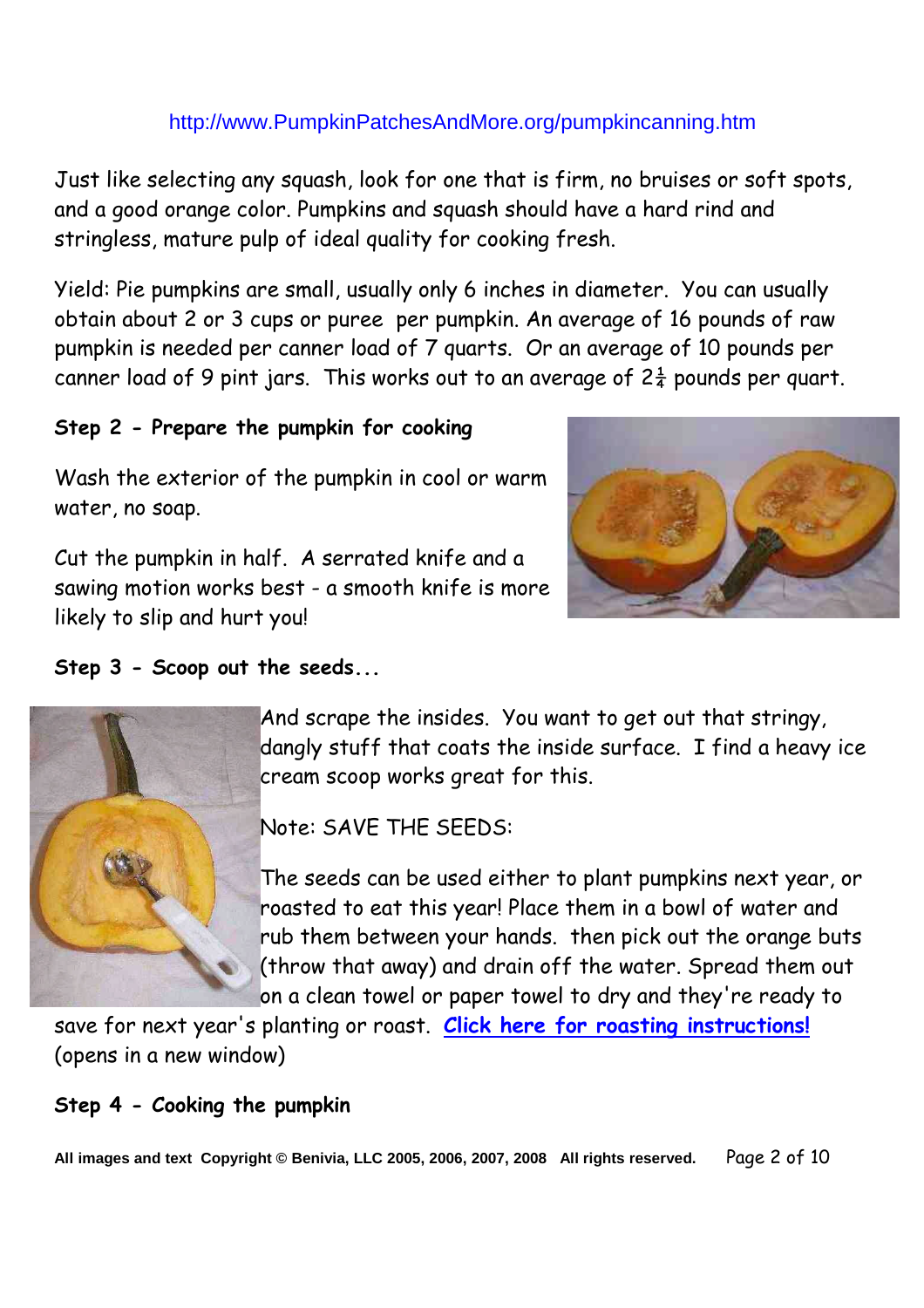There are several ways to cook the pumpkin; just choose use your preferred method. Most people have microwaves, and the use the least energy, so I'll describe that here. But others make good arguments in favor of using a pressure cooker, steaming on the stovetop or baking in the oven. I'll describe microwaving here, and at the end of this document, I've included alternative instructions to replace step 4, if you'd rather use a different method.

#### **Put it in a microwaveable bowl**

Remove the stem, and put the pumpkin into a microwaveable. You may need to cut the pumpkin further to make it fit. The fewer the number of pieces, the easier it will to scoop out the cooked pumpkin afterwards.

Put a couple of inches of water in the bowl, cover it, and put in the microwave.



#### **Step 5 - Cook the pumpkin until it just starts to get soft**



Cook for 10 minutes on high, check to see if it is soft, then repeat in smaller increments of time until it is soft enough to separate (peel by hand) the skin easily, but the pumpkin is not yet mushy.. Normally it takes 20 or 30 minutes in total. **Caution: Do not mash or puree.**

**Note:** You can also cook it on the stovetop; it takes about the same length of time in a

steamer (20 to 30 minutes). I use a double pot steamer, but you could use an ordinary large pot with a steamer basket inside it!: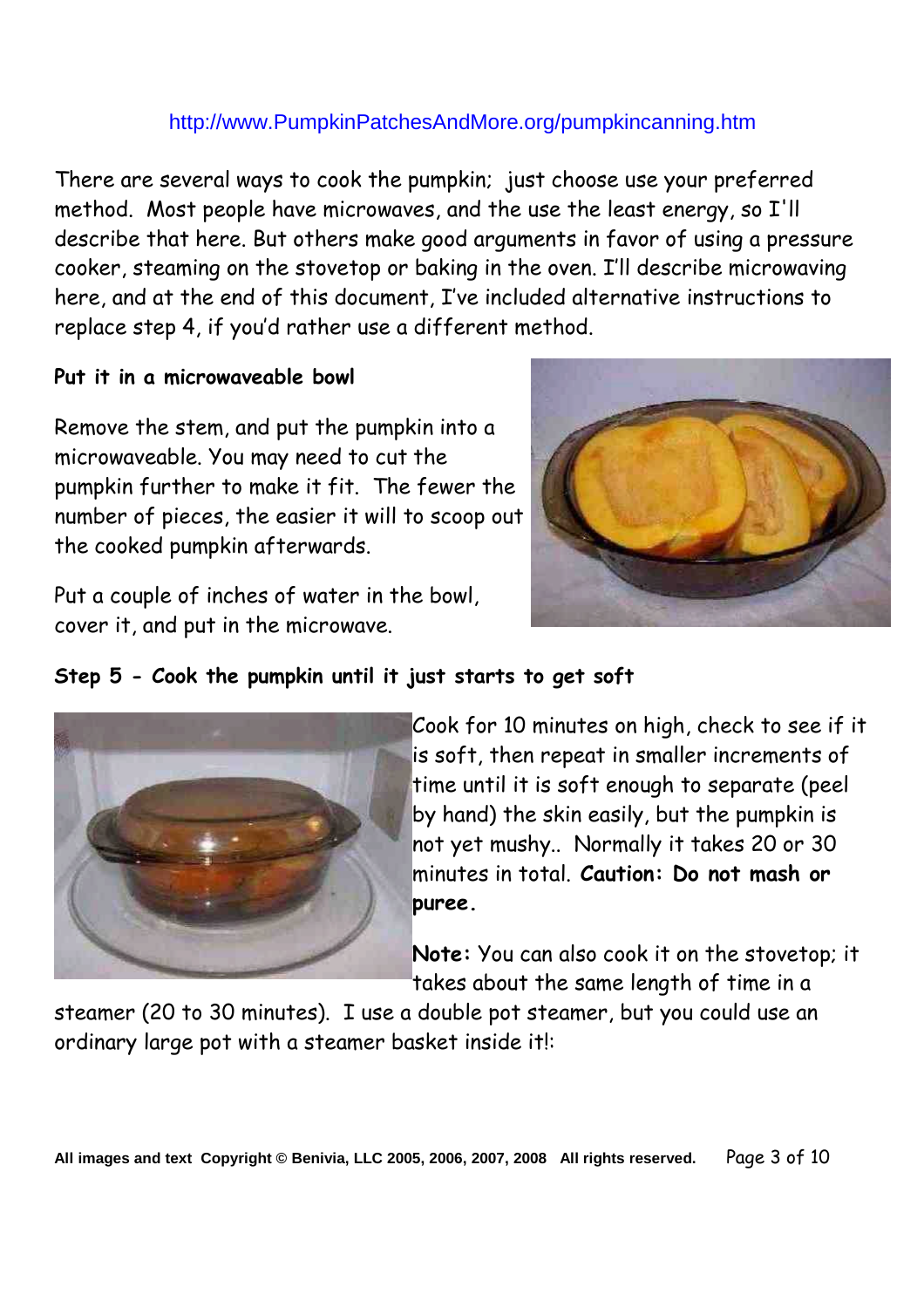

Save the cooking liquid to fill the jars - otherwise you will need to get another pot of water boiling to replace the lost liquid.

#### **Step 6 - Peel and cut into 1 inch cubes**

You should be able to easily peel off the skin using a blunt knife in one hand and an oven mitt (I like the waterproof silicone type) in the other.



Many times the skin or rind will simply lift off with

your fingers (see the photo at left) . I'll bet you didn't realize making your own pumpkin glop... err, "puree" was this easy!

#### **Now, cut the flesh into 1-inch cubes. Do NOT mash it!**

Note: there are many varieties of pumpkin and some make better pies that other (due to sugar content, flavor, texture and water content. Drier, sweeter, finegrained pies; the small (8" across) ones called "pie pumpkins" are best. If your

**All images and text Copyright © Benivia, LLC 2005, 2006, 2007, 2008 All rights reserved.** Page 4 of 10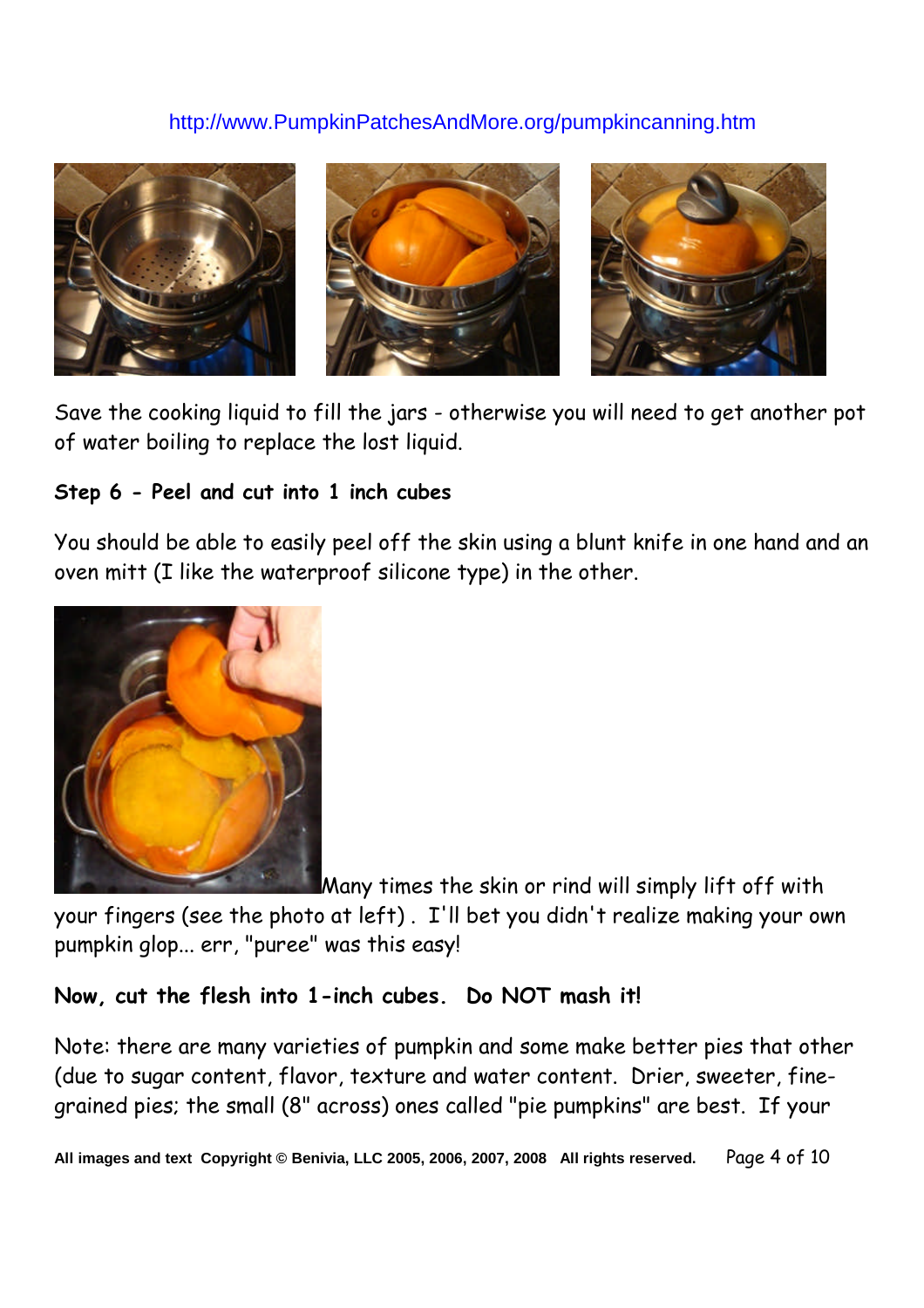pumpkin is much more watery than the puree in the photo at right (there should not be any free water), you may want to let it sit for 30 minutes and then pour off any free water. That will help prevent you pie from being too watery! Beyond, that, I have not found that the water makes a difference - I wouldn't be TOO concerned about it!

#### **Step 7 - Pack the jars**

Fill jars with cubes and cooking liquid, leaving 1-inch headspace. Fill up to 1 inch from the top with the hot cooking liquid that you saved in step5. If you threw it out, add boiling water. Adjust the rings and lids.

#### **Step 8 - Put the jars in the canner and the lid on the canner (but still vented)**

Using the jar tongs, put the jars on the rack in the canner. By now the water level has probably boiled down to 3 inches. If it is lower than that, add more hot tap water to the canner. When all the jars that the canner will hold are in, put on the lid and twist it into place, but leave the weight off (or valve open, if you have that type of pressure canner).



#### **Step 9 - Let the canner vent steam for 10 minutes**

Put the heat on high and let the steam escape through the vent for 10 minutes to purge the airspace inside the canner.

#### **Step 10 - Put the weight on and let the pressure build**



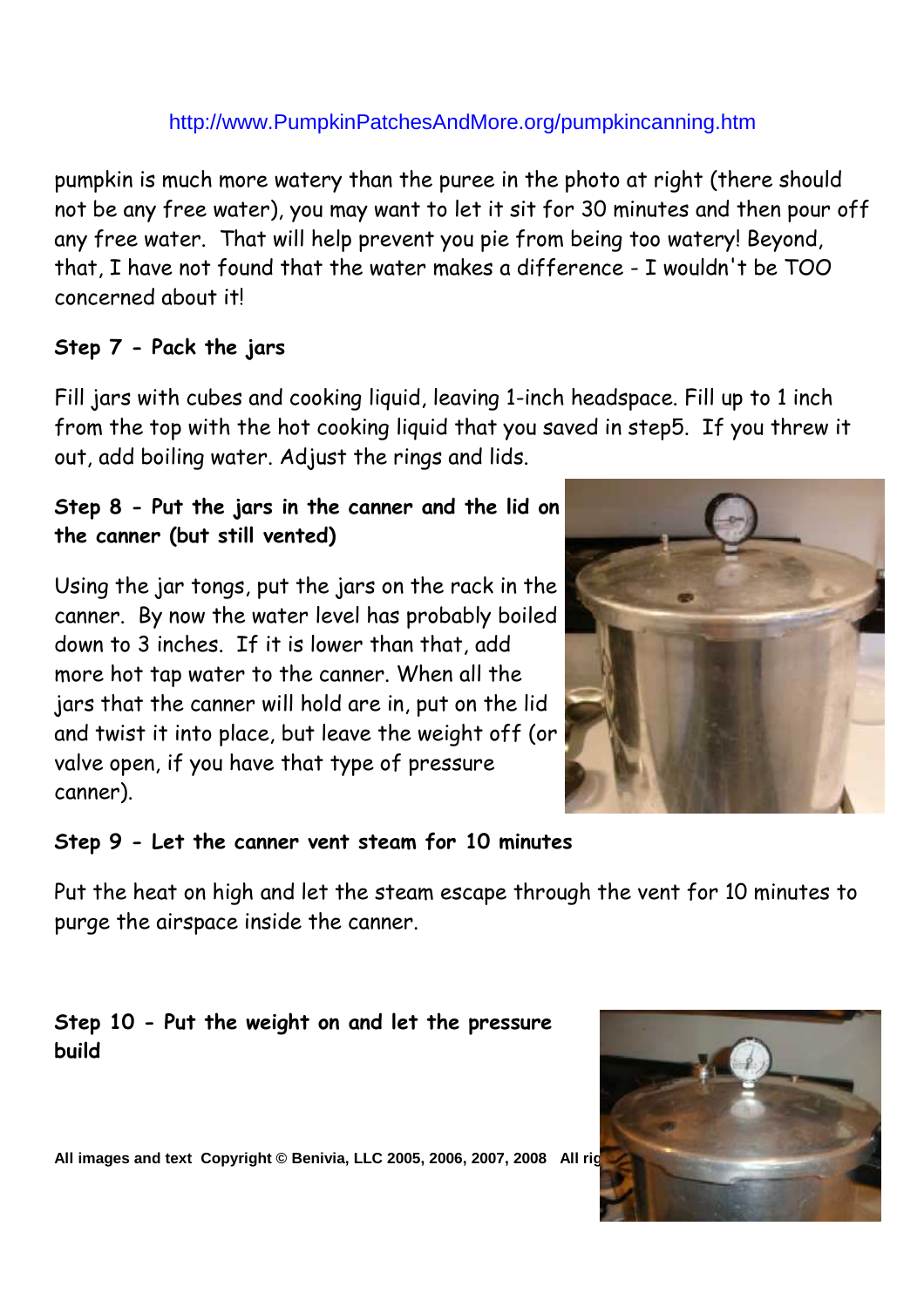After 10 minutes of venting, put the weight on and close any openings to allow the pressure to build to 11 to 13 pounds in a dial-type gauge canner - shown in the photos (or at 10 to 15 pounds pressure in a weighted gauge canner.

#### **Step 11 - Process for the required time**

Once the gauge hits 11 pounds (or 10 pounds in a weighted gauge type), start your timer going - for 65 minutes for pint jars and quarts for 75 minutes. Adjust the heat, as needed, to maintain 10 pounds of pressure. Remember - this is an estimated time based on cubed squash - I still recommend you put the finished jars in the refrigerator afterwards.

Pressure required depends on the altitude where canning is being done. Note: the chart below will help you determine the right processing time and pressure, if you are above sea level.

It is important to learn how to operate your pressure canner by reading the owner's manual that came with your particular canner. If you can not find your owner's manual, you can obtain find one online: Here is where to find some common manufacturer's manuals:

Presto canner manuals

or by contacting the company that made your canner. Give the model number to the manufacturer, and they will send you the right manual. More notes on pressure canners from Colorado State University.

**Table 1.** Recommended process time for **Pumpkin and Winter Squash** in a dialgauge pressure canner.

**Canner Pressure (PSI) at Altitudes of**

**All images and text Copyright © Benivia, LLC 2005, 2006, 2007, 2008 All rights reserved.** Page 6 of 10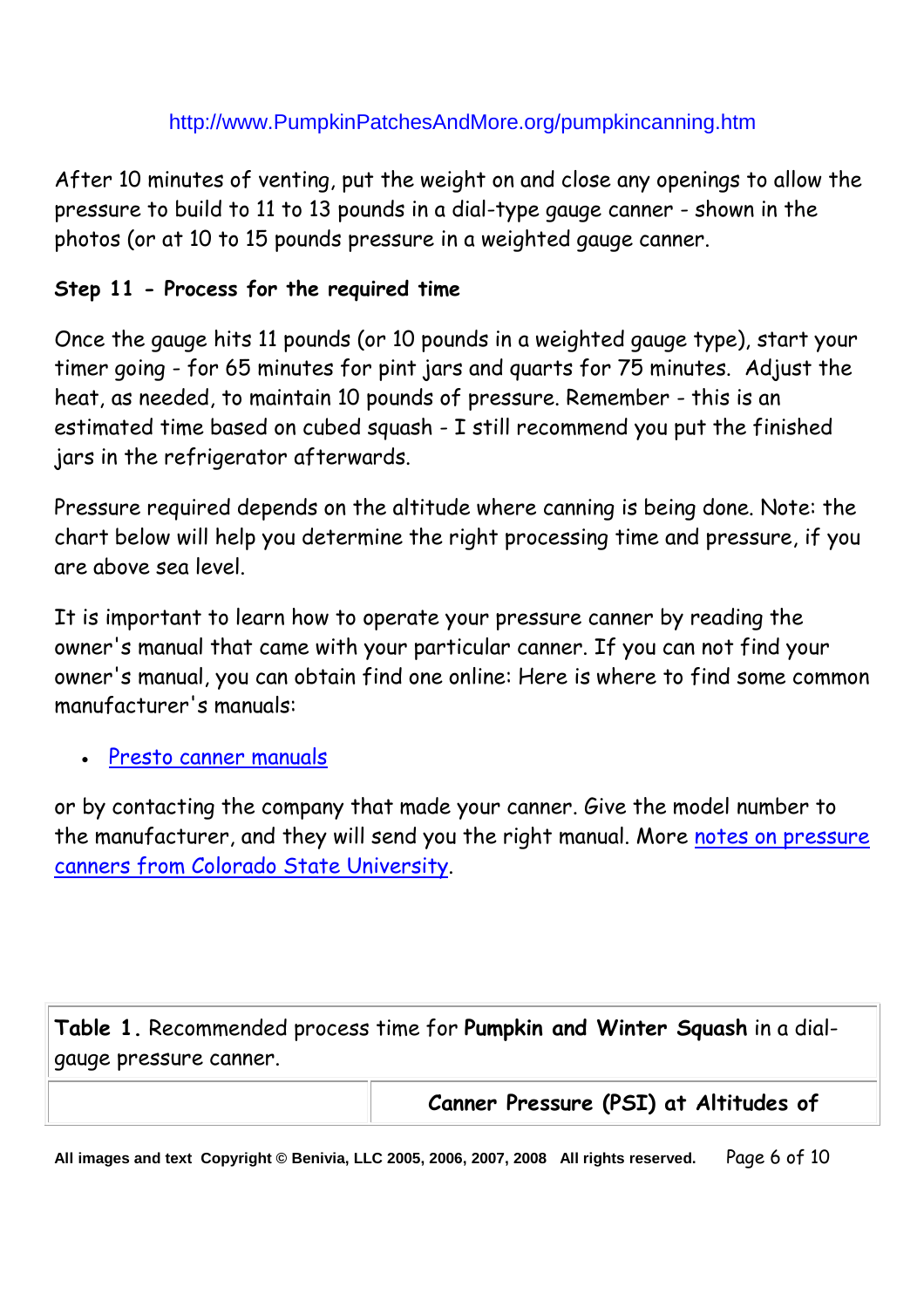| Style of<br>Pack | Jar<br><b>Size</b> | Process<br>Time | $0 -$<br>2,000 ft | $2,001 -$<br>4,000 ft | $4,001 -$<br>$6,000$ ft | $6,001 -$<br>8,000 ft |
|------------------|--------------------|-----------------|-------------------|-----------------------|-------------------------|-----------------------|
| Hot              | Pints              | 55 min          | 11 <sub>1</sub>   | 12 <sub>1b</sub>      | 13 <sub>lb</sub>        | 14 lb                 |
|                  | Quarts             | 90              | 11                | 12                    | 13                      | 14                    |

| Table 2. Recommended process time for Pumpkin and Winter Squash in a<br>weighted-gauge pressure canner. |          |                                          |                 |                  |  |  |  |  |
|---------------------------------------------------------------------------------------------------------|----------|------------------------------------------|-----------------|------------------|--|--|--|--|
|                                                                                                         |          | Canner Pressure (PSI) at<br>Altitudes of |                 |                  |  |  |  |  |
| Style of Pack                                                                                           | Jar Size | Process Time                             | $0 - 1,000$ ft  | Above 1,000 ft   |  |  |  |  |
| Hot                                                                                                     | Pints    | 55 min                                   | 10 <sub>h</sub> | 15 <sub>1b</sub> |  |  |  |  |
|                                                                                                         | Quarts   | 90                                       | 10              | 15               |  |  |  |  |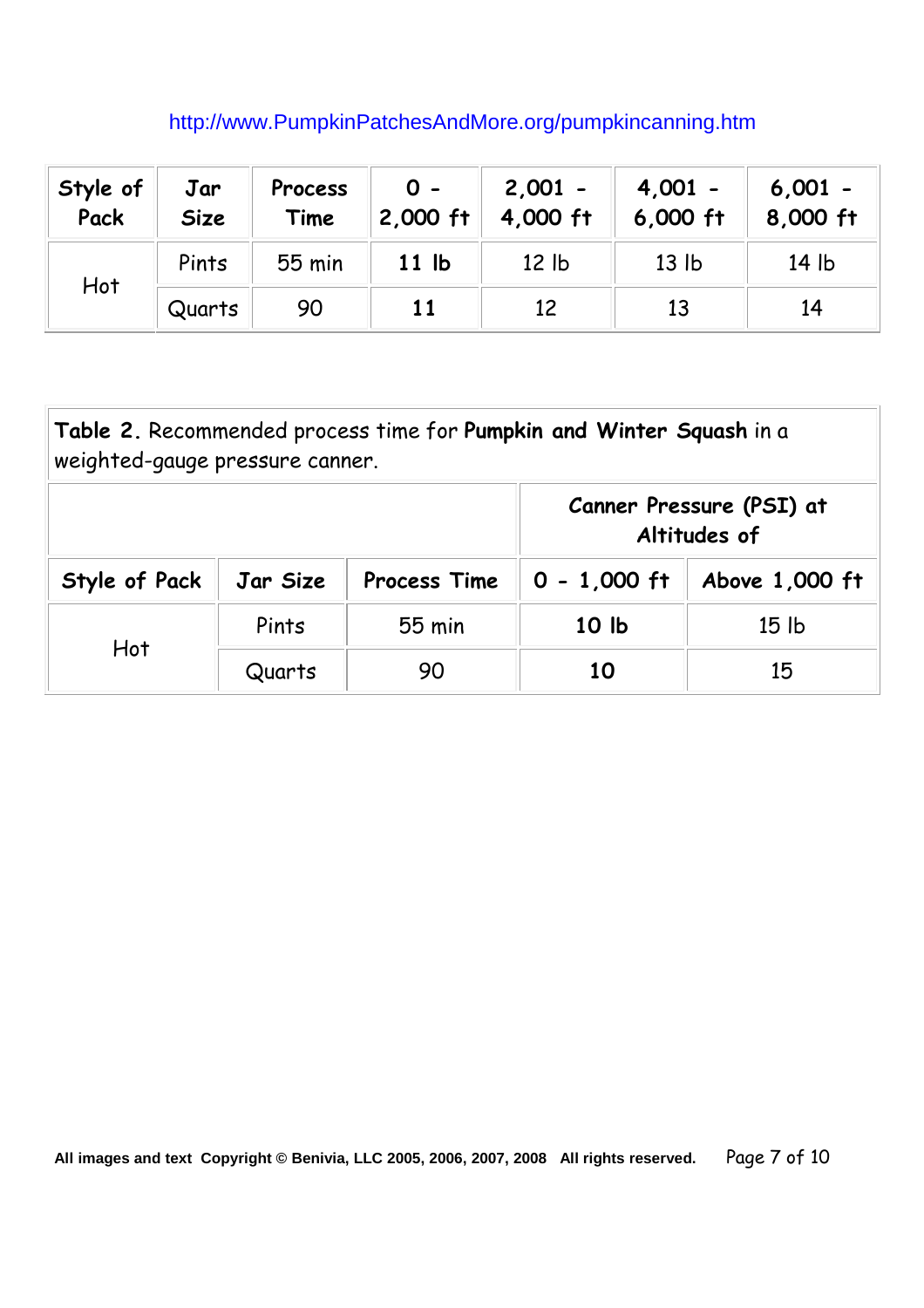

**Step 12 - Turn off the heat and let it cool down**



After 55 minutes for pints, 90 minutes for quart jars, turn off the heat and let the canner cool down. After the pressure drops to zero (usually, you can tell but the "click" sound of the safety release vents opening, as well as but the gauge. Wait 3 more minutes, then open the vent or remove the weight and allow the steam to escape.

**All images and text Copyright © Benivia, LLC 2005, 2006, 2007, 2008 All rights reserved.** Page 8 of 10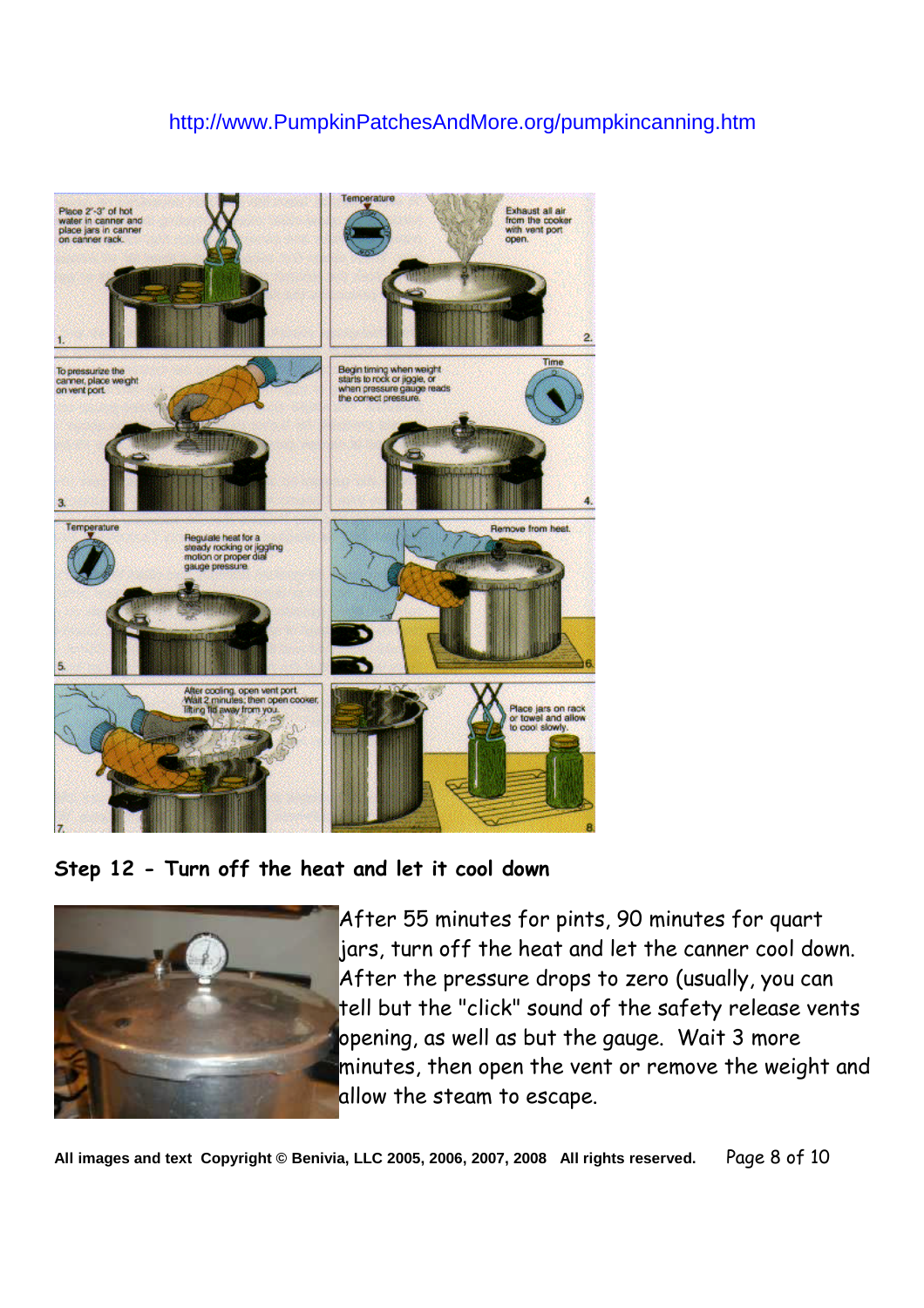#### **Step 13 - Remove the jars**

Lift the jars out of the water and let them cool on a wooden cutting board or a towel, without touching or bumping them in a draft-free place (until warm to the touch). You can then remove the rings if you like. Now store them in a cool dark area, like a basement, or pop them into the fridge and you're done!

#### **To use the cooked pumpkin**

The pumpkin is now cooked and ready for the pie recipe. Just drain the water and puree the contents, then use as any cooked pumpkin!

How about ...

- **How to make a pumpkin pie and How to make a flakey pie crust**
- **How to make Pumpkin Bread**
- **How to make pumpkin soup**
- **How to make roasted pumpkin seeds**

#### **Alternative Cooking methods for step 4**

If you don't have a microwave, or prefer another method, try these:

**Stovetop steaming** – Place your steaming basket or grid in the bottom of a large pot. Put enough water so it won't boil dry in 20 minutes, and yet is not so high that the pumpkin is touching the water level. You may need to add more water during the cooking. Add the pumpkin prepared in step 3, and get the steamer going. The cooking time is only between 8 and 12 minutes, depending on the range (gas or electric), and the pumpkin literally falls off the skin.

**Pressure cooker** – Place your grid in the bottom of the pressure cooker. If your pressure cooker came with directions, follow those for pumpkin and/or winter

**All images and text Copyright © Benivia, LLC 2005, 2006, 2007, 2008 All rights reserved.** Page 9 of 10